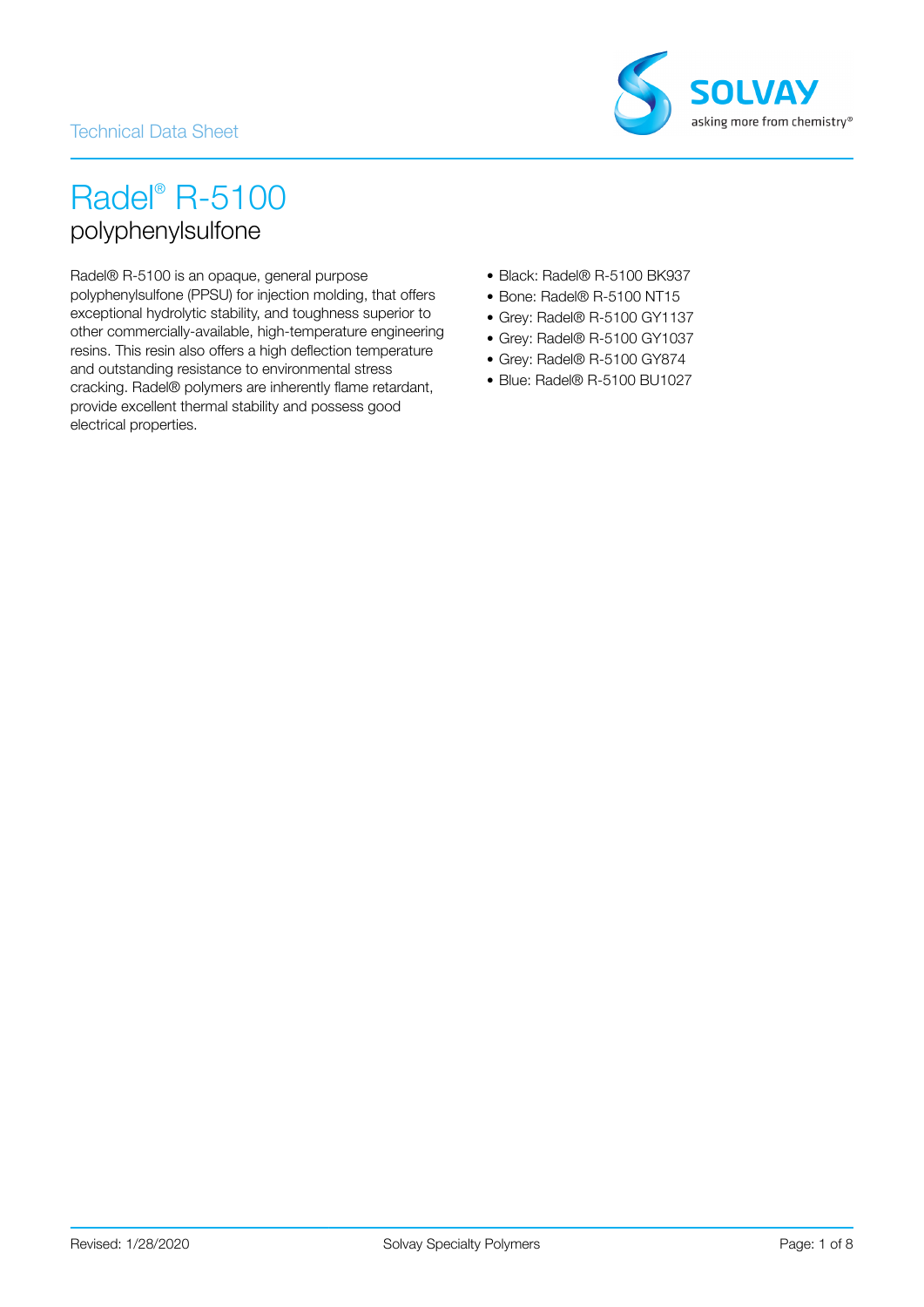#### **General**

| <b>Material Status</b>               | • Commercial: Active                                                                                                                                                                                                                                                  |                                                                                                                                                                                                                                                                          |                                 |
|--------------------------------------|-----------------------------------------------------------------------------------------------------------------------------------------------------------------------------------------------------------------------------------------------------------------------|--------------------------------------------------------------------------------------------------------------------------------------------------------------------------------------------------------------------------------------------------------------------------|---------------------------------|
| Availability                         | • Asia Pacific                                                                                                                                                                                                                                                        | • Latin America                                                                                                                                                                                                                                                          |                                 |
|                                      | • Europe                                                                                                                                                                                                                                                              | • North America                                                                                                                                                                                                                                                          |                                 |
| Filler / Reinforcement               | • Filler                                                                                                                                                                                                                                                              |                                                                                                                                                                                                                                                                          |                                 |
| Features                             | • Acid Resistant<br>• Autoclave Sterilizable<br>• Base Resistant<br>• Biocompatible<br>• Chemical Resistant<br>• E-beam Sterilizable<br>· Ethylene Oxide Sterilizable<br>• Flame Retardant<br>• General Purpose<br>• Good Sterilizability<br>· Good Thermal Stability | • Heat Sterilizable<br>• High ESCR (Stress Crack Resist.)<br>• High Heat Resistance<br>• Hydrolytically Stable<br>• Radiation (Gamma) Resistant<br>• Radiation Sterilizable<br>• Radiotranslucent<br>• Steam Resistant<br>• Steam Sterilizable<br>• Ultra High Toughness |                                 |
| Uses                                 | • Aerospace Applications<br>• Aircraft Applications<br>• Connectors<br>• Dental Applications<br>• Food Service Applications                                                                                                                                           | • Hospital Goods<br>• Medical Devices<br>• Medical/Healthcare Applications<br>• Plumbing Parts<br>• Surgical Instruments                                                                                                                                                 |                                 |
| <b>Agency Ratings</b>                | • FAA FAR 25.853a<br>$\bullet$ ISO 10993 <sup>1</sup>                                                                                                                                                                                                                 | $\bullet$ NSF STD-51 $^{2}$<br>$\bullet$ NSF STD-61 $3$                                                                                                                                                                                                                  |                                 |
| RoHS Compliance                      | • RoHS Compliant                                                                                                                                                                                                                                                      |                                                                                                                                                                                                                                                                          |                                 |
| <b>Automotive Specifications</b>     | • ASTM D6394 SP0312                                                                                                                                                                                                                                                   |                                                                                                                                                                                                                                                                          |                                 |
| Appearance                           | $\bullet$ Black<br>• Colors Available                                                                                                                                                                                                                                 | • Light Beige<br>• Opaque                                                                                                                                                                                                                                                |                                 |
| Forms                                | • Pellets                                                                                                                                                                                                                                                             |                                                                                                                                                                                                                                                                          |                                 |
| Processing Method                    | • Blow Molding<br>• Extrusion<br>· Film Extrusion<br>• Injection Molding                                                                                                                                                                                              | • Machining<br>• Profile Extrusion<br>• Sheet Extrusion<br>• Thermoforming                                                                                                                                                                                               |                                 |
| <b>Physical</b>                      |                                                                                                                                                                                                                                                                       | <b>Typical Value Unit</b>                                                                                                                                                                                                                                                | <b>Test method</b>              |
| Density / Specific Gravity           |                                                                                                                                                                                                                                                                       | 1.30                                                                                                                                                                                                                                                                     | ASTM D792                       |
| Melt Mass-Flow Rate (MFR)            |                                                                                                                                                                                                                                                                       | 14 to 20 g/10 min                                                                                                                                                                                                                                                        | ASTM D1238                      |
| Molding Shrinkage - Flow             |                                                                                                                                                                                                                                                                       | 0.70 %                                                                                                                                                                                                                                                                   | ASTM D955                       |
| Water Absorption (24 hr)             |                                                                                                                                                                                                                                                                       | 0.37 %                                                                                                                                                                                                                                                                   | ASTM D570                       |
| Mechanical<br><b>Tensile Modulus</b> |                                                                                                                                                                                                                                                                       | <b>Typical Value Unit</b><br>2340 MPa                                                                                                                                                                                                                                    | <b>Test method</b><br>ASTM D638 |
| Tensile Strength                     |                                                                                                                                                                                                                                                                       |                                                                                                                                                                                                                                                                          | ASTM D638                       |
| Yield                                |                                                                                                                                                                                                                                                                       | 69.6 MPa                                                                                                                                                                                                                                                                 |                                 |
| <b>Break</b>                         |                                                                                                                                                                                                                                                                       | 69.6 MPa                                                                                                                                                                                                                                                                 |                                 |
| Tensile Elongation                   |                                                                                                                                                                                                                                                                       |                                                                                                                                                                                                                                                                          | ASTM D638                       |
| Yield                                |                                                                                                                                                                                                                                                                       | 7.2 %                                                                                                                                                                                                                                                                    |                                 |
| <b>Break</b>                         |                                                                                                                                                                                                                                                                       | 60 %                                                                                                                                                                                                                                                                     |                                 |
| <b>Flexural Modulus</b>              |                                                                                                                                                                                                                                                                       | 2410 MPa                                                                                                                                                                                                                                                                 | ASTM D790                       |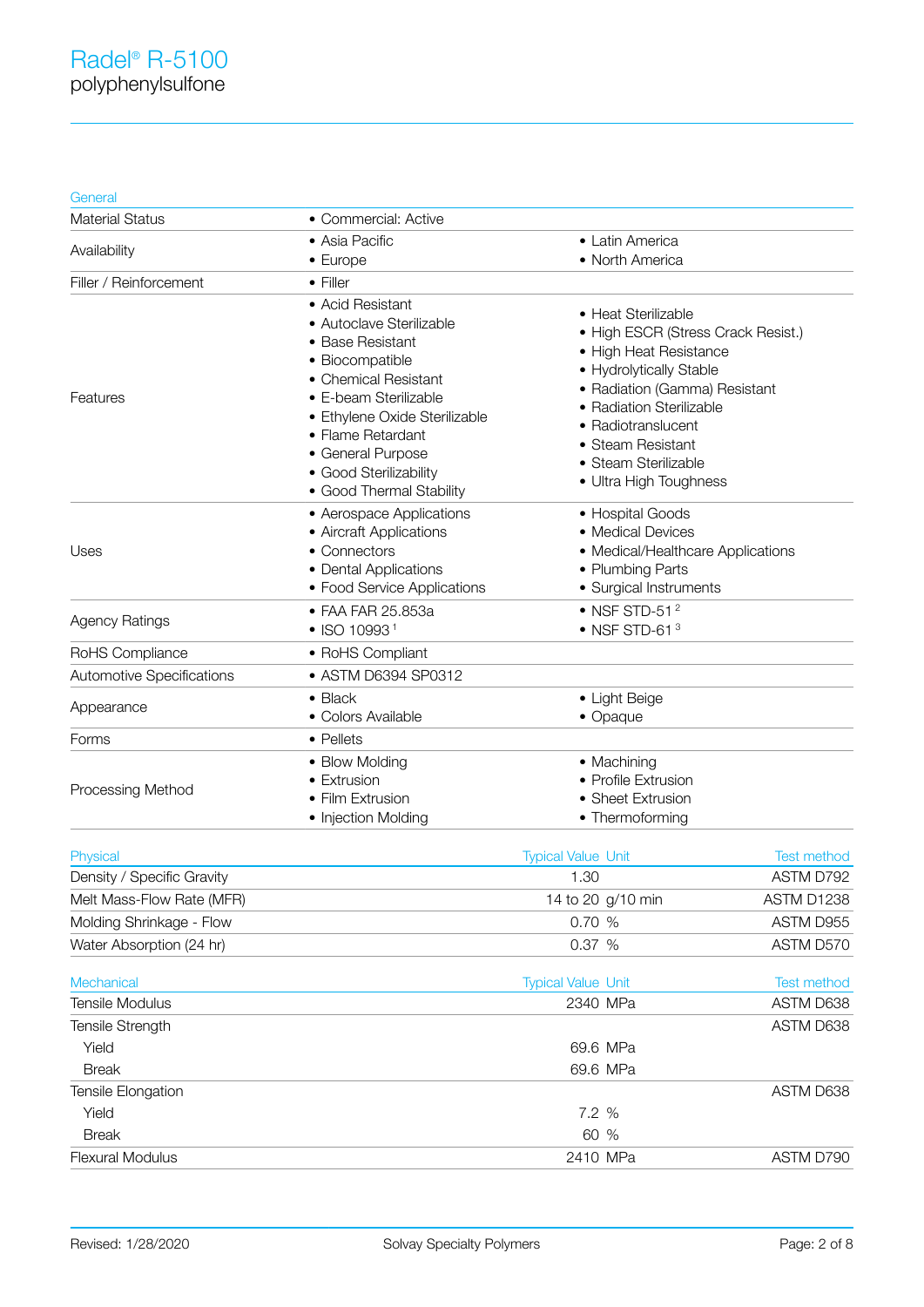| Mechanical                                   | <b>Typical Value Unit</b>            | Test method              |
|----------------------------------------------|--------------------------------------|--------------------------|
| Flexural Strength (Yield)                    | 91.0 MPa                             | ASTM D790                |
| <b>Compressive Modulus</b>                   | 1730 MPa                             | ASTM D695                |
| Compressive Strength                         | 98.9 MPa                             | ASTM D695                |
| Shear Strength                               | 62.7 MPa                             | ASTM D732                |
| Poisson's Ratio                              | 0.42                                 | ASTM E132                |
|                                              |                                      |                          |
| Impact                                       | <b>Typical Value Unit</b><br>690 J/m | Test method<br>ASTM D256 |
| Notched Izod Impact<br>Unnotched Izod Impact | No Break                             | ASTM D256                |
|                                              |                                      |                          |
| Tensile Impact Strength                      | 399 kJ/m <sup>2</sup>                | ASTM D1822               |
| <b>Thermal</b>                               | <b>Typical Value Unit</b>            | <b>Test method</b>       |
| Deflection Temperature Under Load            |                                      | ASTM D648                |
| 0.45 MPa, Unannealed                         | 214 °C                               |                          |
| 1.8 MPa, Unannealed                          | 207 °C                               |                          |
| <b>Glass Transition Temperature</b>          | 220 °C                               | <b>ASTM E1356</b>        |
| CLTE - Flow                                  | 5.6E-5 cm/cm/°C                      | ASTM D696                |
| Thermal Conductivity                         | 0.35 W/m/K                           | ASTM C177                |
| Electrical                                   | <b>Typical Value Unit</b>            | <b>Test method</b>       |
| <b>Volume Resistivity</b>                    | 9.0E+15 ohms·cm                      | ASTM D257                |
| Dielectric Strength                          | 14 kV/mm                             | ASTM D149                |
| Dielectric Constant                          |                                      | ASTM D150                |
| 60 Hz                                        | 3.44                                 |                          |
| 1 kHz                                        | 3.40                                 |                          |
|                                              |                                      |                          |
| Flammability                                 | <b>Typical Value Unit</b>            | <b>Test method</b>       |
| Flame Rating <sup>4</sup>                    |                                      | <b>UL 94</b>             |
| 0.75 mm, ALL colors, UL file E36098          | $V-0$                                |                          |
| Oxygen Index                                 | 38 %                                 | ASTM D2863               |
| Optical                                      | <b>Typical Value Unit</b>            | <b>Test method</b>       |
| Refractive Index                             | 1.672                                | ASTM D542                |
|                                              |                                      |                          |
| Injection                                    | <b>Typical Value Unit</b>            |                          |
| Drying Temperature                           | 149 °C                               |                          |
| Drying Time                                  | 2.5 hr                               |                          |
| <b>Suggested Max Moisture</b>                | 0.050 %                              |                          |
| Rear Temperature                             | 321 °C                               |                          |
| Middle Temperature                           | 349 °C                               |                          |
| Front Temperature                            | 349 °C                               |                          |
| Processing (Melt) Temp                       | 343 to 388 °C                        |                          |
| Mold Temperature                             | 138 to 163 °C                        |                          |
| <b>Back Pressure</b>                         | 0.345 to 0.689 MPa                   |                          |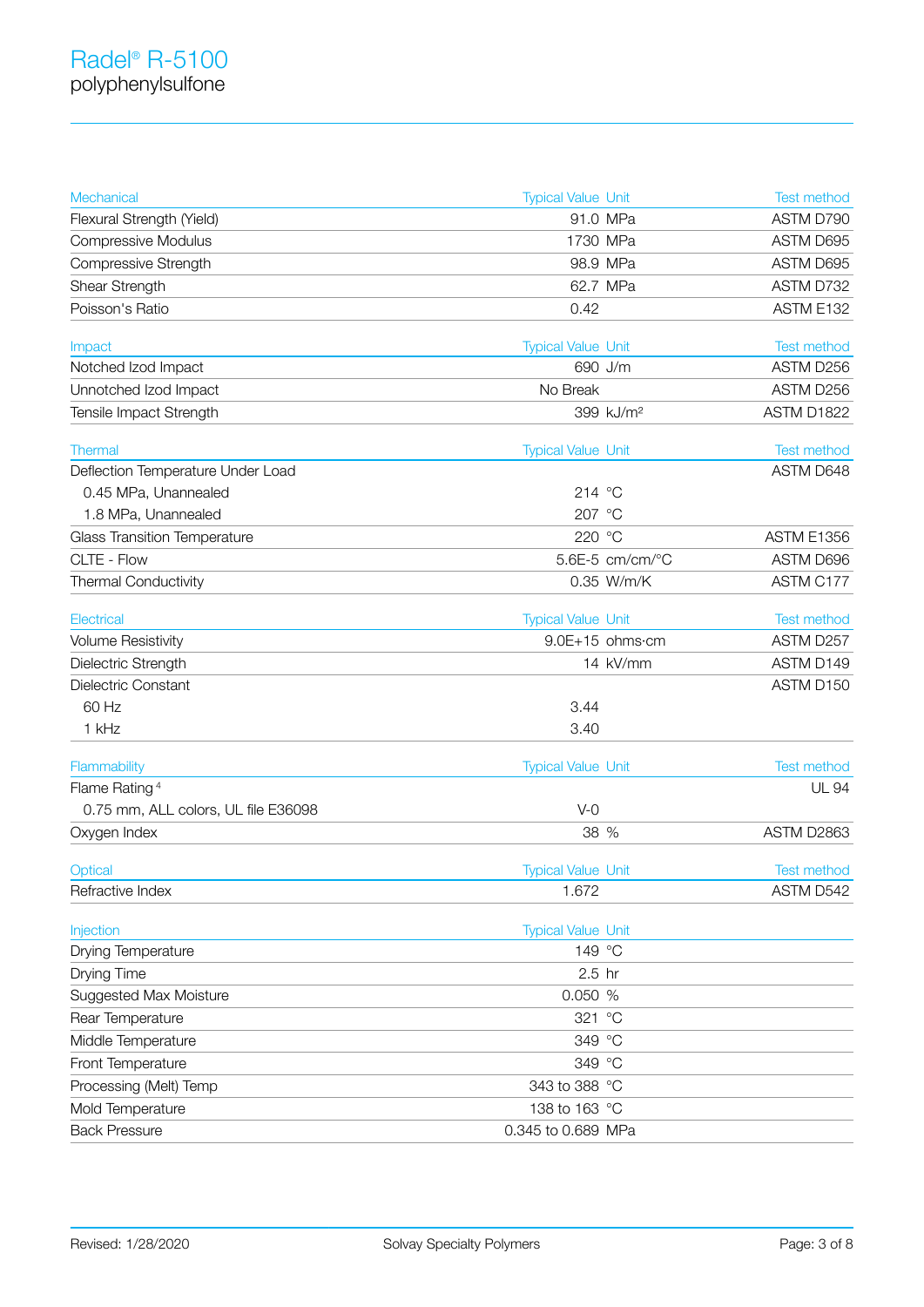| Injection                      | <b>Typical Value Unit</b> |  |
|--------------------------------|---------------------------|--|
| <b>Screw Compression Ratio</b> | 2.2:1.0                   |  |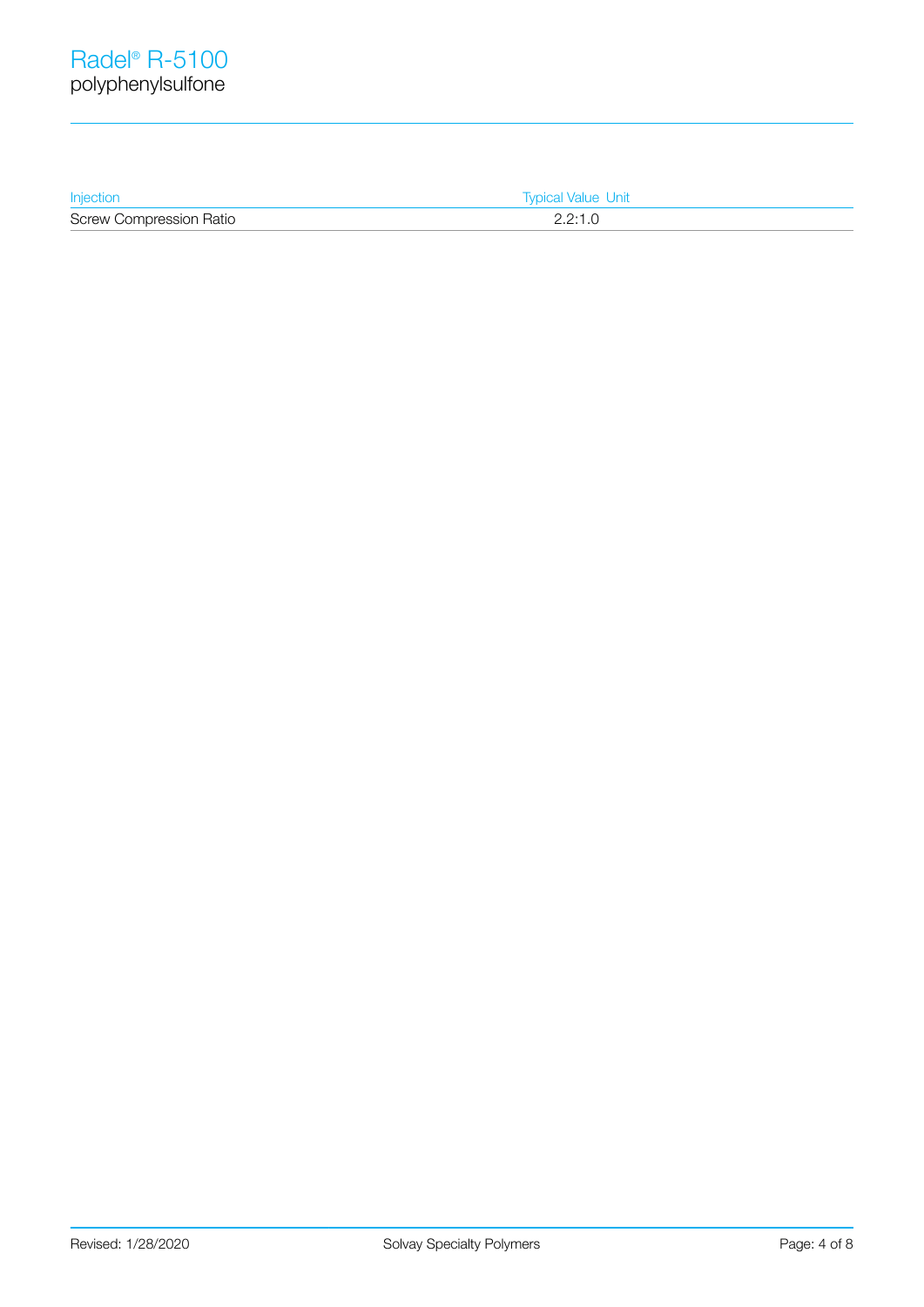Isothermal Stress vs. Strain (ISO 11403-1)

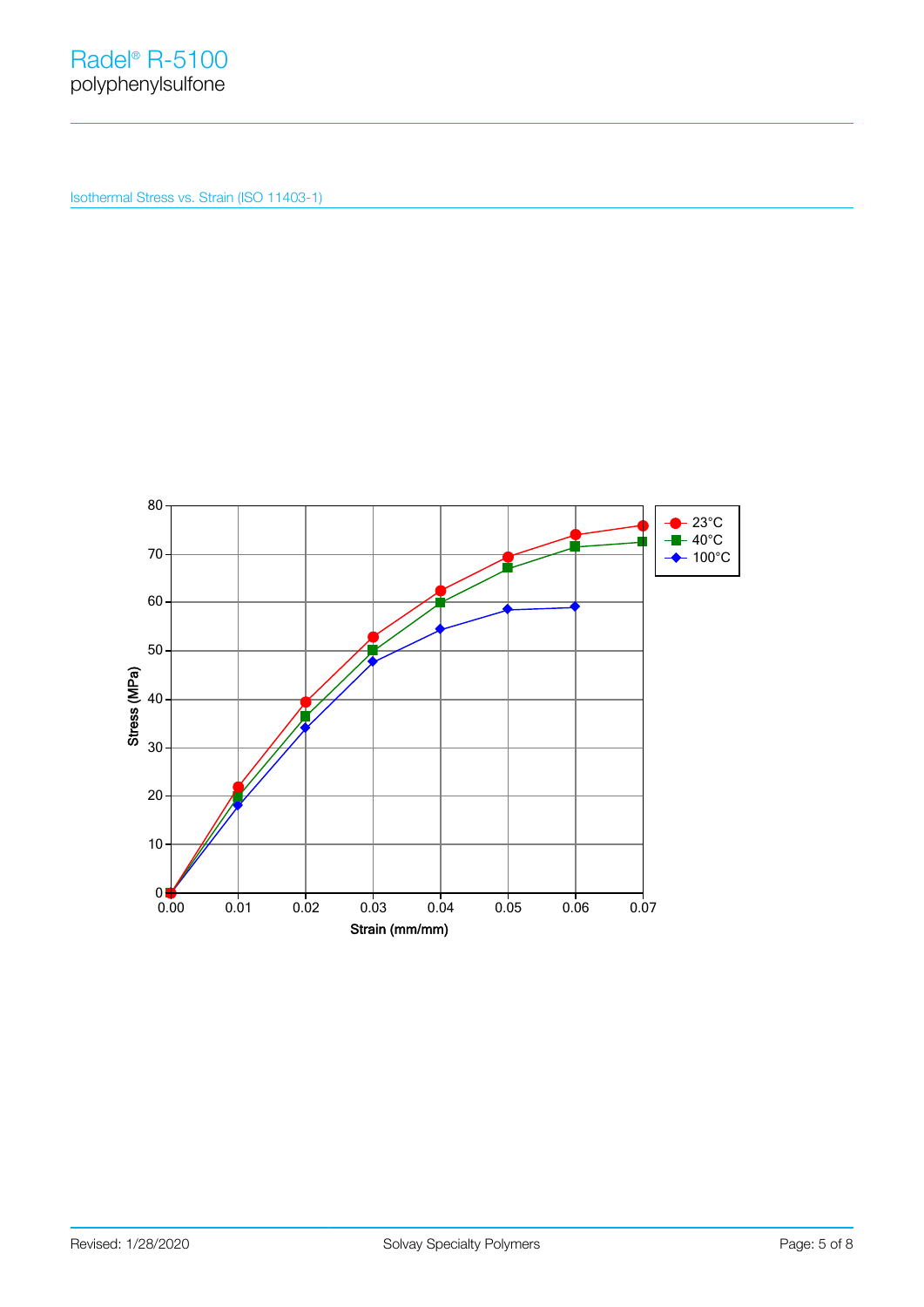Secant Modulus vs. Strain (ISO 11403-1)

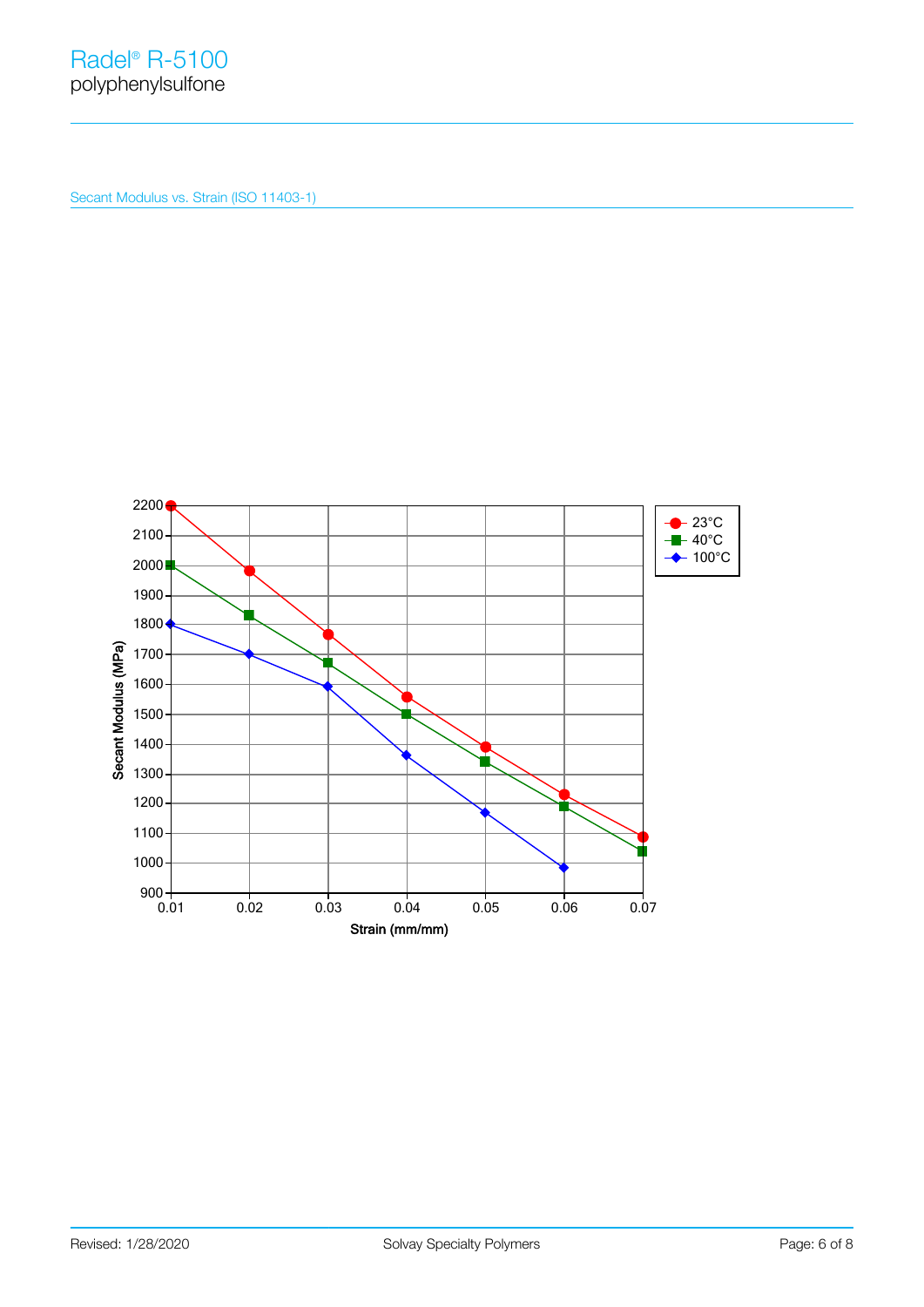Viscosity vs. Shear Rate (ISO 11403-2)